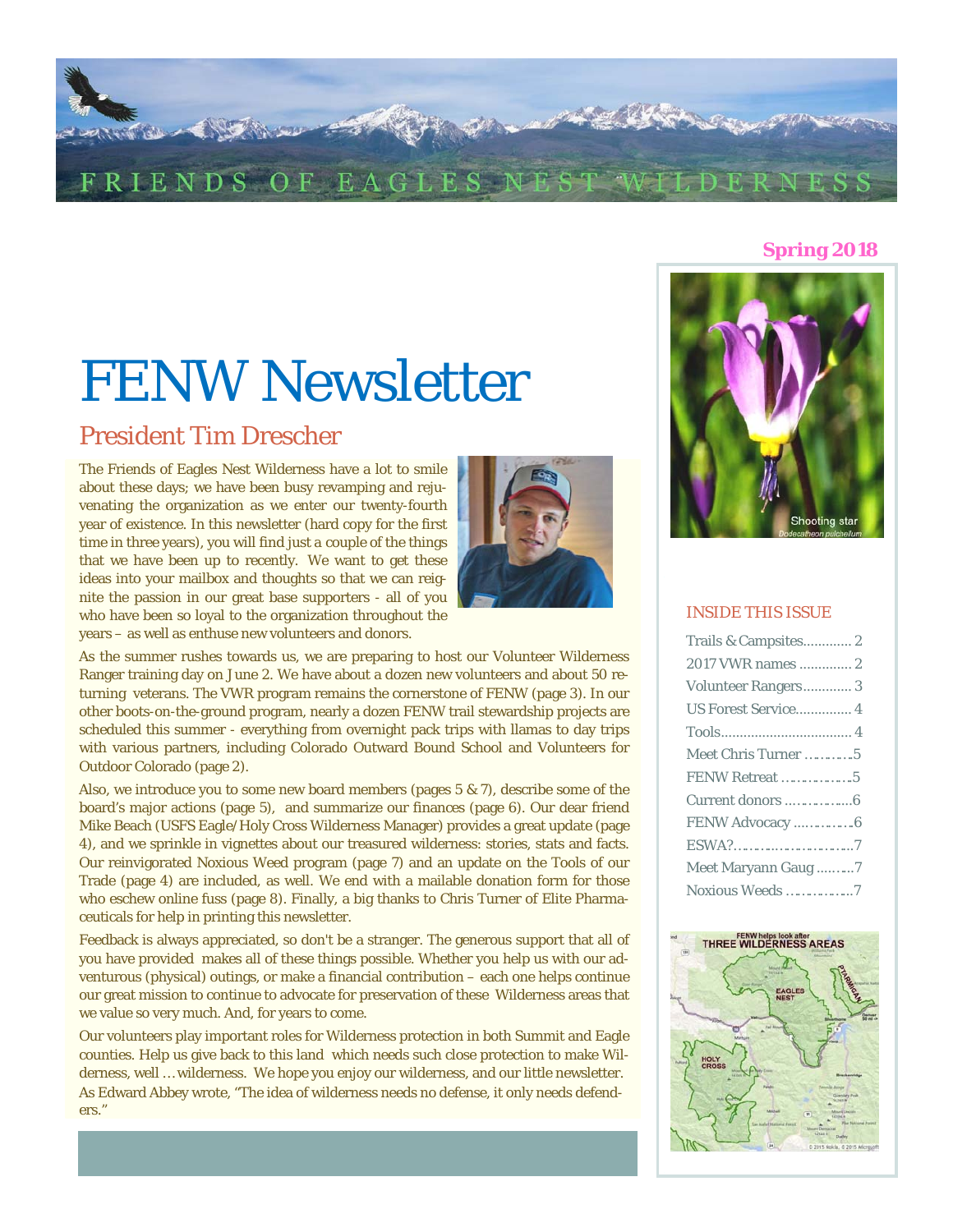#### **FENW Leadership**

**Tim Drescher**, President **Currie Craven**, Past President **Bill Betz**, President Elect **Ken Harper**, Treasurer, VWR co-**Director Dan Siebert**, Secretary **Frank Gutmann**, Tools Manager **Kate DeMorest**, Trails & Campsites **Chris Turner**, Business Sponsors **Maryann Gaug Laurie Alexander**, Social Media **Jim Alexander**, Noxious Weeds

**Mike Mayrer**, VWR co-Director **Cindy Ebbert**, USFS Dillon RD **Mike Beach**, USFS Eagle/HC RD



#### **VWR PATROL COMMENTS...**

"spotted six Bighorn sheep"

"counted 7 people in sandals!"

"Wow....may be working. ALL DOGS ON LEASHES!!"

"We need to ban all campfires all the time.

"two backpackers reported seeing one other person in their four nights near Meridian Peak -- what a wonderful respite

"evidence of bike on trail"

"hikers reported thigh deep snow and difficulty finding trail'

"we encountered a set of keys and a phone and two large tents. Looks like squatters"

"Much thanks to our wilderness trail crew as there were no trees across the trail…. I did that hike a few weeks ago and there were numerous trees across trail. Great job!!!"

"I escorted seven hikers to the sum-mit of Holy Cross."

"SAW A BEAR! - beautiful light brown, ~100 pounds, right on the trail at the Wilderness Boundary sign"

"I found a young man who was walking barefoot. He said he had lost one of his shoes in the river."

"Over 100 logs across trail."

"Fishermen mentioned Salamanders in lakes and no fish"

## TRAILS & CAMPSITES

**Kate DeMorest** 

Our Trail Boss, **Kate DeMorest**, has announced plans for an exciting 2018 season. Dust off them boots, sharpen your Pulaski (actually, they are provided for you), and get ready for some fun on the trail - watch for updates as plans are finalized.

Four of the **10 projects** involve pack animals - **Llamas!** – to help carry tools and volunteer supplies. No advanced training is required. Reservations are needed for overnight trips. Questions? Email Kate at k.demorest@gmail.com

- \* **May 16**: Installation of registration boxes Eagle/Holy Cross 9am-noon.
- \***June 2:** National Trails Day
- \***June 16 & again June 17:** Gateways Trail Day
- **\*July 27-29:** Slate Lake Overnight **llamas / 2 nights out**
- \***Aug 2**: FENW/Colorado Outward Bound School at Piney Lake **llamas**
- \***Aug 11** & again **Aug 12:** Salt Lick Connector Trail with VOC
- \***Aug 17-19:** Gore Creek Overnight  **llamas / 1 night out**
- \***Sep 15** & again **Sep 16:** Deluge Lake Trail with VOC
- \***TBD**: Lily Pad Lakes Plank Bridge Project  **llamas**

\***TBD**: FENW's Adopt-A-Trail on Deluge Creek **– three dates throughout the summer**

*Thanks* to our many *business sponsors*! It's not that we have forgotten you, but we are in the process of reorganizing our sponsor program, and we will acknowledge you individually in our next newsletter.

## **A HUGE THANKS TO OUR 2017 VOLUNTEER WILDERNESS RANGERS**

#### You are the heart of our organization!

Helen Barker, Robert Barrows, Scott Beebe, Bill Betz, Mike Boone, Jonathan Bowers, Jonathan Bowers, Jim Collins, Tom Combs, Ben Corwin, Jim Cullen, Lisa Currey, Sergei D, Allie Feldmeir, Jim Gabriel, Bill Gillilan, Frank Gutmann, **Ken Harper**, Becky Hopkins , Joan Hutchinson, Glen Johnson, Jerry Kelly, Cyndi Koop, Guy Laboa, Tom Larsen, Jeff Libby, **Mike Mayrer**, Cindy Muesing, Terry Patrick, Richard Ranieri, Marilyn Raymond, Dave Raymond, Bill Reed, Bob Reinert, Michael Rodenak, Carol Rodriguez, Sharon Siler, Ryan Simmons, Kristi Steed, Kem Swarts, Joe Szasz, Don Tebbs, Arianne Templeton , Bob Theodore, Drake Tisdale, Valinda Yarberry.

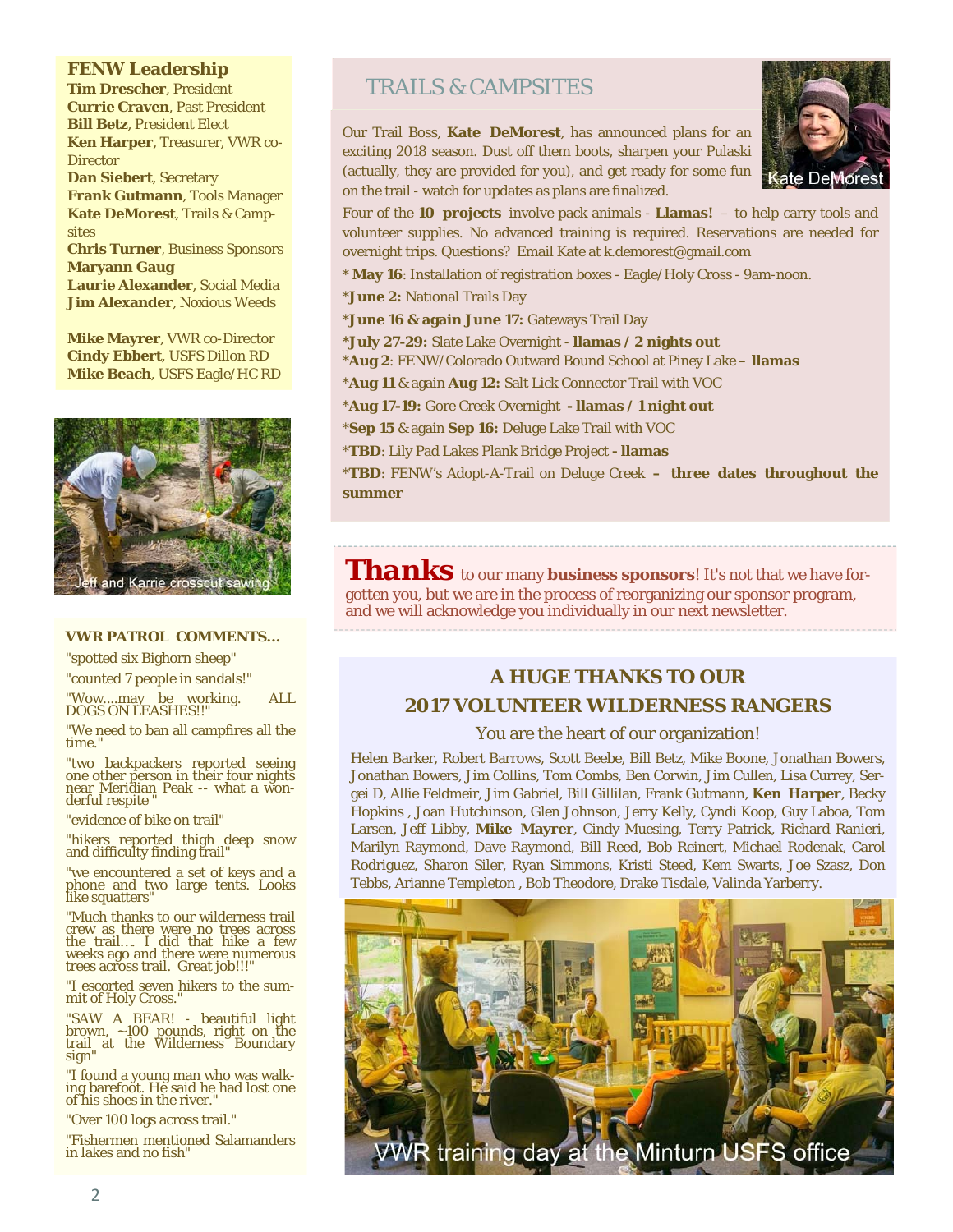## VOLUNTEER WILDERNESS RANGERS

Under the direction of Mike Mayrer and Ken Harper, the VWR program is FENW's largest program, directly contacting thousands of Wilderness visitors. Training this year will be held Saturday, June 2 in Silverthorne. We will be introducing **Trailhead Hosting**, so if you're not up to a four hour hike, consider this way of



volunteering in the Wilderness. To get started, go to www.fenw.org/volunteerwilderness-rangers / or write us at info@fenw.org .

We have about 60 VWRs, each of whom makes four or more patrols, each patrol lasting at least 4 hours. VWRs provide advice, directions, and useful information about the Wilderness, at times dispensing sunscreen and insect repellant as well. They remind visitors to follow the 7 Leave No Trace principles. Volunteers also report data about users, dogs, trail conditions and so forth. They wear the USFS patch on their left sleeve, and thus represent both FENW and the Forest Service. It is a rewarding opportunity to help preserve the Wilderness areas that we all enjoy.

Here are some stats from the 2017 season. From early May through mid-October, 45 VWRs (about 2/3 male, 1/3 female) patrolled trails from 33 trailheads (Lily Pad was the most patrolled - 28 separate days). The average duration of a patrol was 4.7 hours; the total number of hours on patrol was 994.

Bob Theodore made THIRTY patrols! He's the volunteer of the year. Thanks, Bob!

What did these intrepid Rangers encounter on the trail? Many people, many dogs, and many deadfalls, for starters. The average number of Wilderness visitors encountered was 54; the maximum on any single patrol was 295 (of course on the Lily Pad Lake trail). And the total number of hikers encountered? **11,257** (which is about 7.8% of the total of about 120,000)**.**

Dogs visit Wilderness, too. VWRs counted 1,029 dogs, of which 309 (30%) were not

on leash. The maximum counted on any single patrol was 23 on leash and 15 off leash.

The lodgepole pine trees are coming down! Killed by the beetle about eight years ago, they are falling by the thousands. VWRs reported encountering 679 trees across trails (the maximum seen on a single patrol was 105!). The number would have been much higher if not for the combined deadfall-clearing efforts of FENW volunteer trail crews, Rocky Mountain Youth Corps, and especially the extraordinary work of the "Four Strangers" (see sidebar to the right).



## **LEGISLATIVE UPDATES:**

**Support** the *Continental Divide Recreation, Wilderness, and Camp Hale Legacy Act*, which would add 40,000 acres of Wilderness and close 60,000 additional acres of other forms of permanent protection to portions of the White River National Forest in Summit and Eagle counties. Senator **Gardner** has not yet signed on - contact him at 303- 391-5777 or 202-224-5841 and thank Senator Bennet for his leadership and support **303 -455-7600** 

**Block** the *Bikes-in-Wilderness bill.* Even though IMBA has taken a stand against the Bikes in Wilderness bill, it's out of committee and awaiting a full House vote. Ask Rep. Scott **Tipton** to oppose HR 1349 - call him at **970-241-2499**.

#### FENW BYLAWS CHANGE

April 2018: The FENW board voted to change how board members are elected. Henceforth they will be elected by the board only, and not the general membership. This simply codifies a practice followed for years.

#### **THE "FOUR STRANGERS"**

That's "Forest Rangers," mispronounced by a four-year-old. Their crosscut saws were humming all summer long - they cleared more than **1500** trees from Eagles Nest Wilderness trails!

Pictured below before heading out on a trail project, Anne and Karrie are USFS Wilderness Rangers while Catherine and Nikki were USFS Interns.



#### ...MORE VWR PATROL COM-**MENTS**

"encountered 4 women on horseback, they requested a railing be added to the bridge ... so the horses could use the bridge also"

"The trail signs ... have additional words scratched in them, some incorrect labels. I should go out with some sandpaper to get them out!!!"

"there is an entire field of yellow toadflax up the trail, in the meadow just before the first large clump of coniferous trees. There are also lots of smaller groupings along the trail. Would need a team of people to dig them all up."

"1 guy was somewhat combative to my request to put his dog on its leash. He did, but told me I had gotten my point across, and "you can be done now". Ugh...people. -- -- --"

spots and asked me where they "All parking spots were taken by 8:40a.m. At least 7 more carloads drove in at that time looking for could park."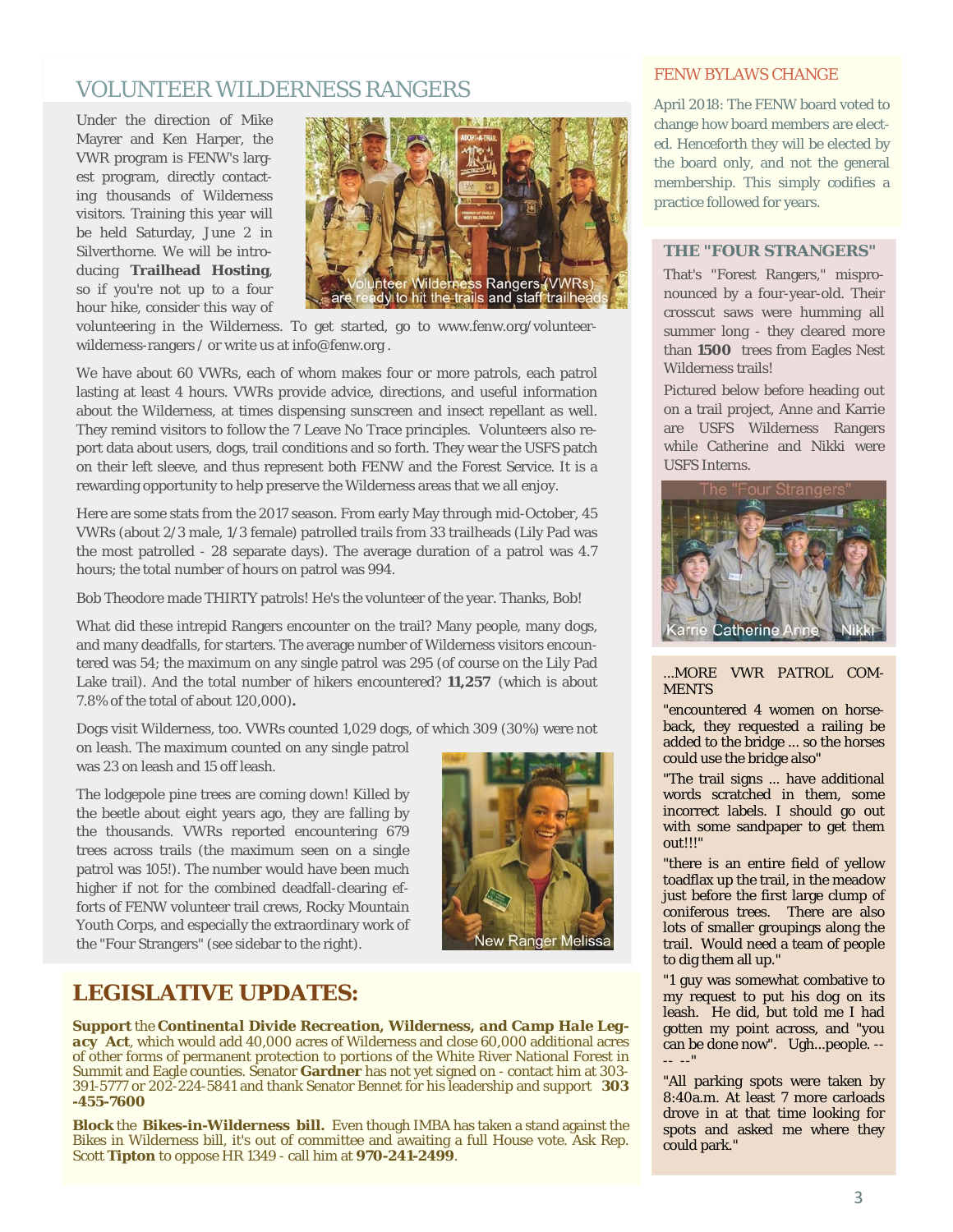#### **WHY CONTRIBUTE?**

Your donations help us both **IN-SIDE** Wilderness:

\* To maintain Wilderness trails, campsites, and signage, and to lease the pack animals needed to haul heavy tools and supplies for these projects.

\* To provide training documents, uniforms, and swag to our VWRs

And **OUTSIDE** Wilderness:

\*To match funds for grant proposals

\*To pay for newsletter printing & postage, and similar items

\*To pay our website internet provider



#### **WHY VOLUNTEER?**

People volunteer for 6 major reasons, and FENW can satisfy all 6 of them:

**1. Help others** - become a Volunteer Wilderness Ranger (VWR) and teach Wilderness hikers Leave No Trace principles.

**2. Be involved in the community** - more than 60 locals make up our team of VWRs and Trail Crews.

**3. Contribute to a cause** - public lands are facing historic threats; join our Advocacy Team to fight for Wilderness.

**4. Develop new skills & have new experiences** - our Trail Crews will teach you to use Pulaskis, McLeods, and more in repairing damaged trails.

**5. Use your skills in a productive way** - we will match your skills to fit your personal desire to help.

**6. Stay fit** - get out there in the most protected public land in North America

 We might add number **7: Have fun!** And we do.

## US FOREST SERVICE



By Mike Beach, Wilderness Manager, Holy Cross Ranger District



Two of the elements used to assess performance within the Eagles Nest Wilderness are 1) *Opportunities for Solitude*, which is a key provision of Wilderness, and 2) *Trails*, of which we have about 200 miles within the Eagles Nest Wilderness.

We will employ two seasonal employees this summer whose specific duties will be to conduct **solitude monitoring** and **trail assessments** within the Eagles Nest Wilderness, with goals of improving our WSP scores and collecting valuable data that will help us better steward the 133,496-acre Wilderness area.

These two employees, along with FENW Volunteer Wilderness Rangers, will use a standardized solitude monitoring procedure to assess how current use within several areas of the Wilderness align with guidelines set forth in the 2002 White River National Forest Land and Resources Management Plan. Additionally, the two employees will hike every mile of trail within the Wilderness and assess trail conditions, social trail development, and project needs for future years. They'll also bring a crosscut saw along and log out the trails while they're at it!

#### GRANTS FOR WILDERNESS WORK

In 2017, FENW received **\$2000** from the National Wilderness Stewardship Alliance (NWSA) to monitor campsites and *opportunities for solitude* in Holy Cross Wilderness. We also received **\$9000** from The Summit Foundation (TSF) to hire a crew from RMYC to help with trail maintenance this summer. FENW chipped in \$5400 so that the crew can work for two weeks. We were able to do this thanks to donations through Colorado Gives, and a generous gift from Bill & Susie Gillilan. A 2018 application to NWSA to lease 2 llamas (**\$2200**) is pending.

## TOOLS OF OUR TRADE

On a clear, cool autumn day last October, FENW volunteers and Friends of Dillon Ranger District (FDRD) volunteers and staff met at the US Forest Service grounds in Dillon to refurbish the myriad types of tools stored there, and used for trail maintenance on USFS lands including Wilderness in Summit and Eagle Counties. About 200 tools were inventoried, cleaned, sharpened, and wooden handles wiped down with linseed oil for winter storage and the 2018 summer-season's use. Cross-cut saws were prepared for shipping to California for customized sharpening.

Led by George Resseguie, the storage facilities and tools were originally installed by FENW volunteers starting in 2007 with generous grants totaling \$20,000 from the State and from The Summit Foundation.

The inventory includes trail maintenance staples like McLeod rakes, Pulaskis, pick mattocks, shovels, crosscut saws, as well as associated items - work gloves, hard hats, loppers, rock bars, axes, and small saws. The tools are in heavy use all summer by FENW and FDRD, as well as by other non-profits. FENW hopes to buy a new crosscut saw in 2018.

We aim to recruit lots of eager and strong–backed volunteers this summer to put these tools to good use on our planned trail maintenance projects. See page 2 for a list of projects and dates, times and other details. Remember, there is no formal training required to join a trail crew!

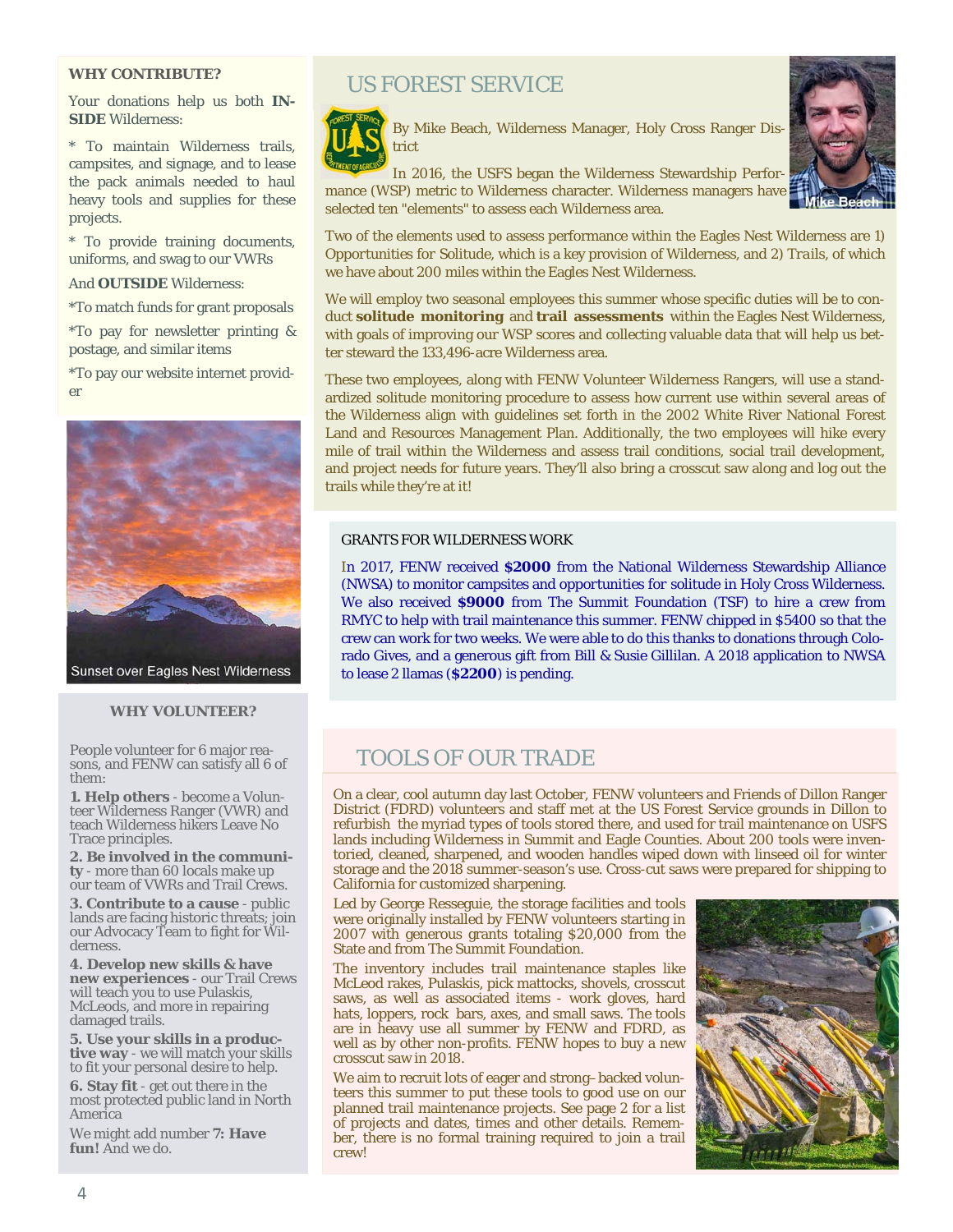## MEET CHRIS TURNER

A Colorado native, Chris grew up in Arvada, and enjoyed camping with his family all over the state and also Canyon Lands in Utah. It was because of these trips that he developed his passion for the outdoors. With an extended family ranging from the Northeastern plains to the Western slope, Chris has seen first hand the changes that are affecting our public lands.

Chris joined the FENW board in early 2017. As the CEO of a Denver based skin care company (Elite Therapeutics), he brings management and sales experience to the board, which makes him a perfect addition for obtaining and nurturing our business sponsors.

When Chris is not working, he spends a lot of time, well, working - outside with his father on his ranch, but also recreating - fishing, snowboarding, coaching soccer, biking, and hiking.

FENW Online



 Wherever you are… get the info you need!

## **www.fenw.org**

We love to be social and provide you with quick hits of timely information. Be sure to follow us on **Facebook** and **Instagram!** Search *Friends of Eagles Nest Wilderness*.



## FENW RETREAT

For nearly seven hours - even through a working dinner - the FENW Board and interested volunteers huddled to review the past, assess the present, and plan the future. Led by STUART DODD, the Chair of our sister organization, Indian Peaks Wilderness Alliance, we hewed close to Stuart's mantra - *Have Fun, No Drama*, and even though it was St. Pat's Day, there was no ire, just lively, creative discussions. The walls were covered with twenty sheets of flip-chart paper that Stuart had filled during the day.

We traced out some ambitious plans for wilderness projects in 2018 and beyond. We also articulated how we will grow the working groups, our volunteer base and the funding necessary to sustain those plans. Through self-study (e.g., Why do you volunteer?), SWOT analysis (that's Strengths, Weaknesses, Opportunities, Threats), and program reviews, we confirmed that our greatest need is to *engage more people*, bolstering our cadre of active supporters, enlarging the community of volunteers on whom we can depend for support (i.e., people like you). Details will follow in upcoming newsletters.





#### **FROM THE FENW ARCHIVE**

December 1997 Newsletter: "**Interpretive Display is Ready for Viewing** The Wilderness Interpretive Display is now on exhibit at the Dillon Ranger Station in Silverthorne. Thanks to the hard efforts of the designer, Todd Parker, and John Taylor."

*And since 1997 the display has given good service, but after these 20 years, it needs an update. We seek volunteers for a 21st century remake of this important educational tool. Send an email to info@fenw.org if you are interested!* 

Is **PHOTOGRAPHY** an interest of yours? We are seeking volunteers to record - and post to *Instagram* - the wonders of the Wilderness - the natural beauty, the people who volunteer and recreate there, the aweinspiring deep backcountry. If you can volunteer, please let us know. THANKS!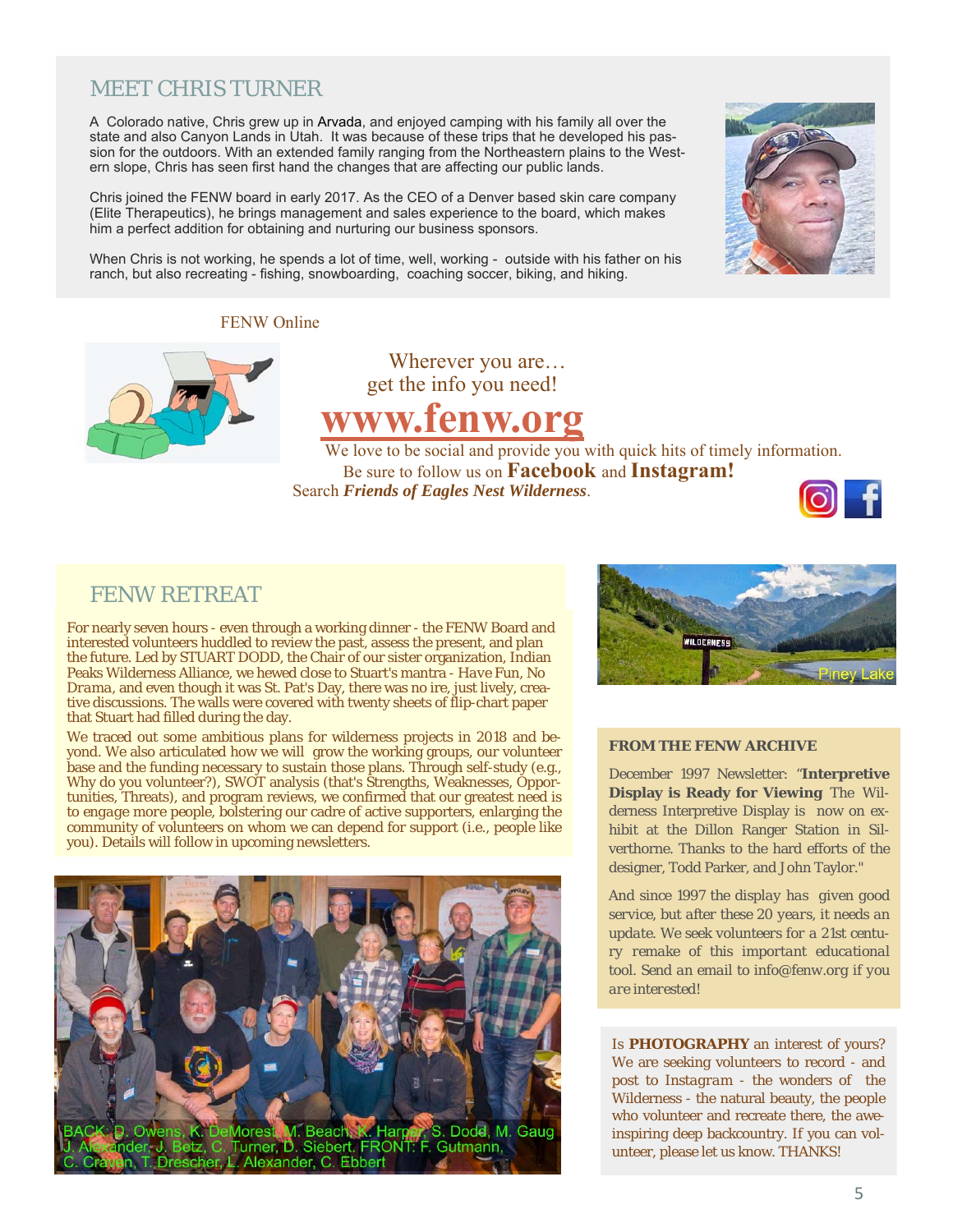## ADVOCACY: RENAME THE GORE RANGE?

The Summit County Commissioners, led by Chair **Karn Stiegelmeier**, passed a Proclamation in 2017 to urge the USGS to rename the Gore Range. FENW supports the Proclamation. The proposed new name, tentatively, is **The Shining Mountains,** which honors the original inhabitants, the Ute Indians, who were known as The People of the Shining Mountains. Naturally, support from the Ute Tribal Council is crucial, and we expect to hear from them soon.

The names of many monuments have lately been subjected to scrutiny, and it becomes a challenge to weigh positive and negative considerations. Not so for Lord Gore, for whom virtually nothing positive can be said, at least during his three year hunting rampage in the West.

#### FENW FINANCES

We are on target to provide nearly \$50,000 in assistance to the Forest Service in 2018 . About one-third will be provided in direct funding, thanks to member donations, and especially to a grant from The Summit Foundation and major gifts from A-Basin (see list to the right) and Bill & Susie Gillilan. The rest (~\$30,000) is provided as "in kind" volunteer hours from our VWRs and Trail Crews.

We are also planning to create the **FENW Endowment Fund** to provide a steady source of funds for USFS projects.

Individual contributions are a big part of our income. As an allvolunteer organization, we have virtually no overhead, so all of your

donations go straight to helping the USFS. Please donate today!



## THANKS TO OUR DONOR / MEMBERS!

#### *Our deep thanks to those who have donated in the past year (see also donors at A-Basin (below):*

Carol Allen, Bill & Joan Betz, Joel & Mern Bitler, John & Barbara Boldt, Tom Brennom, Jay Browne, Michael Browning, Susan Carlson, Rene Celley, Matthew Coye, Currie Craven, Kate Demorest, Tim Drescher, Charles Dykman, Rick & Shawna Emarine, Infinite Scope Inc, Justin Erwin, Bruce Field, Eleanor Finlay, Maryann Gaug, Lucia Gill, Bill & Carol Gillen, Linda Ginsberg, Dave & Leslie Griffith, Linda & Bob Growney, Frank & Mary Gutmann, Ken Harper, Kenneth Heuer, Bob & Linda Hrycaj, Joan Hutchinson & Stan Wagon , Terrance & Rose Mary Jackson, Jerry Kelly, Pamela Kennedy, John & Pam Kitslaar III, The David & Paula Kraemer Fund, Jeff Leigh, Sally Liu, Megan & James Macintosh, Jerome Marra & B. Schuster, Howard Mazur, Augusta Molnar, Kurt Morscher, Allyn & Joyce Mosher, Todd Nice, Melinda Pearson, Rick Pratt, Bill & Suzanne Reed, George & Kathryn Resseguie, Gary & Jeanne Rusch, Matt & Diana Scherr, Diana Scherr, Thekla Schultz, Julie Shapiro, Jan Shipman, Daniel Siebert, Tom Smart, Amy Sorapuru, Susan Sprague, Kristine Steed, David & Sandy Street, Erin Tatar, Linda Tatem, John & Pat Taylor, Robert Theodore, Barbara Townley, Andrew Walker, Michael & Jane Walker, Connie & Don Welch.



## THANKS TO OUR A-BASIN DONORS!

*For nearly two decades, A-Basin staff have donated generously to their Employee Environmental Fund, of which FENW has been a steady beneficiary. The following donated in 2017-18, led by A-Basin Director Alan Henceroth. Our enduring THANKS!* 



Steven Abrams, Alicia Ahumada, Dylan Alberson, Eleanor Allan, Brittney Allen, Benjamin Avink, Tyson Ball, Steven Barr, Nicholas Bartholomai, Lindy Bickel, Scott Bickel, Justyn Bischoff, Rebecca Bolton, Patricia Bonner-Vilas, Matthew

Bradley, John Briggs, Bonnetta Brown, Willard Bruce, Leah Burnside, Julian Caballero, Maxwell Chenail, Martha Cleveland, Maria Clifford, Lily Conrad, Mary Corrigan, Michael Cox, Charles Cundiff, Susan Cundiff, Ian Davies, Susan Dell, Jean Denckla, Andrew Dengate, Jacob Devine, James Dimon, Jared Drake, Kojo Effraim, Ashley Elms, Paul Felix, Timothy Finnigan, Keagan French, Michael Frey, Chelsea Gasper, Samantha Gehrman, Chadrick Goertz, Scott Goldstein, Mickie Gonwick, Meryl Gura, Bridget Guthrie, Tobias Hamrick, Joshua Harris, **Alan Henceroth**, Whitney Henceroth, Jeffrey Hessler, Seth Hicks, Leigh A Hierholzer, Margaret Hiller, Kurt Hoffman, Joshua Malachi Holcombe, Charles Hughes, Lukas Johnson, Katherine Jordan, Aaron Keller, Connor Kenworthy, Susan Knopf, Christopher Koschnick, Mary Kruse, Daniel Lee, Matthew Lee, Issac Lehman, Jeffrey Leigh, Lynzee Lewis, Wyatt Lienhard, Kyle Lindemuth, Zoey Livermore, Horatio Lloyd, Jonathon Lunney, Jessica Lyons, Carly Maher, Kelsey Malin, Timothy Marshburn, Taylor Matson, Rylan May, Morgan McCabe, Andrew McClain, Tiberius McDougald, Christopher McPeek, Marsha Miklas, Brian J Mitchell, Karin Mitchell, Kevin Moon, Charles Morgan, Ashley Morris, Danielle Morrison, Lauren Morrissey, Erin Moss, Molly Nadon, Michael Nathan, Kristina Nayden, Zach Newton, Thuy Vy Nguyen, Thomas Olsen, Luke Pabst, Havila Panagos, Jeffrey Pearson, Allison Perry, Allison Pezzullo, Tanner Pfeiffer, Kyle Pirollo, Joseph Podgorski, Jack Poole, Neil Powell, Brian Raffio, Mikhail Ramirez, John Ray, Deborah Rosenberg, Cameron Rothhaas, William Rowntree, Charles Ryan, Christopher Rybak, Duncan Saunders, Tyler Schneider, Elizabeth Schofield, Elan Seideman, Thomas Shaw, Tyler Shinn, Kelly Short, David Singleton, Jacob Sivinski, Jeffrey Skinner, Raymond Louis Skowyra III, Rachel Sowers, Cameron Spang, Daniel Spicher, Emily Stone, Samantha Streletsky, Timothy Stroh, John E Timmons, Mackenzie Voelker, Kevin Voss, Sarah Walker, Gabriele Walser, Madeline Walton, Nathan Weldon, John Western, Jasmine Wieger, Steffany Wildbrett, Michael Wilson, Scott Winn, Jarrod Wright, Alicia Zimmel.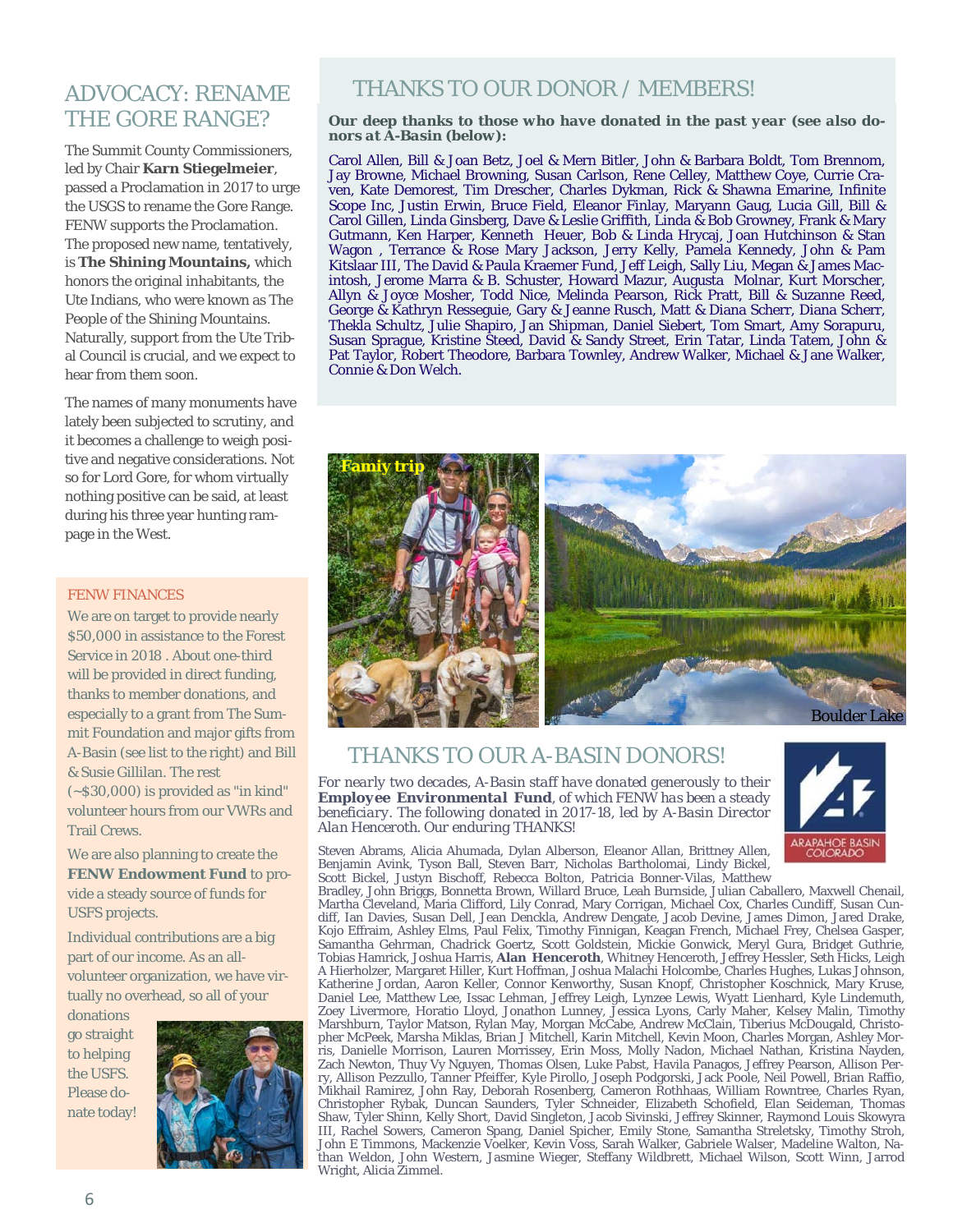## WHAT'S IN A NAME? FENW? ESWA? SHOULD FENW GET A NEW NAME?

*That which we call a rose /By any other word would smell as sweet!* So said Juliet to Romeo. At FENW, we've been talking about our name, and how it doesn't exactly describe us today. We're still *Friends*, of course, but in addition to Eagles Nest, we help look after Holy Cross and Ptarmigan Peak Wildernesses —with 3 more to come if Rep. Polis' Continental Divide Act passes. Moreover, people often confuse us - Friends of Eagles Nest Wilderness - with Friends of Dillon Ranger District So, Juliet's opinion aside, we have been thinking about a new name. An acronym referring to all 3 areas is really tough to come up with  $-EN + HX + PP$  (6 areas would be even tougher!). One emerging favorite is *Eagle Summit Wilderness Alliance* **(ESWA)**. All of our Wilderness Areas are in these two counties (Eagle & Summit). Let us know what you think—email your thoughts to info@fenw.org.

## MEET MARYANN GAUG

As FENW begins a new era, we could not have been more fortunate than to have Maryann join us. Or, *rejoin* us, we should say, for Maryann was present not long after the dawn of creation of FENW, and played a key role for many years, before taking a decade's sabbatical. Here's a partial list or her accomplishments: she founded the Volunteer Wilderness Ranger Program; she served as FENW Secretary; she worked to start the noxious weed program; she organized the plan to install bulletin board signs at many trailheads; she edited (and wrote most of) the newsletters; she authored many, many grant applications for a variety of projects. If you visit the FENW Archive on the website (www.fenw.org/), you can see her hand on just about everything before 2008. Welcome back, Maryann!

But there's much more. Maryann has authored a series of popular hiking guides, most recently one for trails near Breckenridge and Vail. These are not merely perfunctory directions and practical details, but they also are replete with interesting historical, geological, and biological vignettes. Did you know, for example, that the lower Blue River Valley is actually a graben?

In addition to sharing the wisdom gained from her past FENW experiences, Maryann will be volunteering her proven writing skills in editing and proofing our text to make everything we write gooder.





## NOXIOUS WEEDS - PRETTY BUT BAD!

Noxious weeds are sometimes pretty, but they're never good for a wilderness. Weeds like Oxeye Daisy, Canadian Thistle, Yellow Toadflax and False Chamomile are all non-native species, which tend to take over for native plants. Some weeds aggressively fill fields, taking the place of more delicate plants that should be in our ecosystem. Noxious weeds are distasteful or actually harmful to animals that normally would forage on the native plants. As a result, weeds grow unchecked – and native animals suffer from the loss of food sources.



FENW has had a strong program since 2007 – under the dedicated leadership of John Taylor and MaryAnne Gaug. Over the past decade, dozens of volunteers have worked with FENW to track and slow the spread of noxious weeds throughout the Eagles Nest, Ptarmigan Peak and Holy Cross Wildernesses. The program includes education and volunteer help (pulling weeds!) as well as larger eradication programs using professional specialists.

Yet those pernicious weeds are still a problem, and FENW is redoubling the war on weeds. We are working with the forest service to better identify problem areas in our wilderness areas, and to build sustainable strategies for attacking those weeds. If you'd like learn more and be part of the war on weeds, contact Jim Alexander (jimofcolorado@gmail.com).

## NO PROB-LLAMA!

… for us to get tools, equipment, and supplies into the wilderness for trail work. We are leasing **two llamas** this summer to help us schlep stuff into Eagles Nest Wilderness for trail projects. But the tools are useless without volunteers to put them to use. Please sign up to help - there are FIVE projects you can choose from. Two are overnight trips, deep into the backcountry, and three are day trips. See page **2** for the schedule.